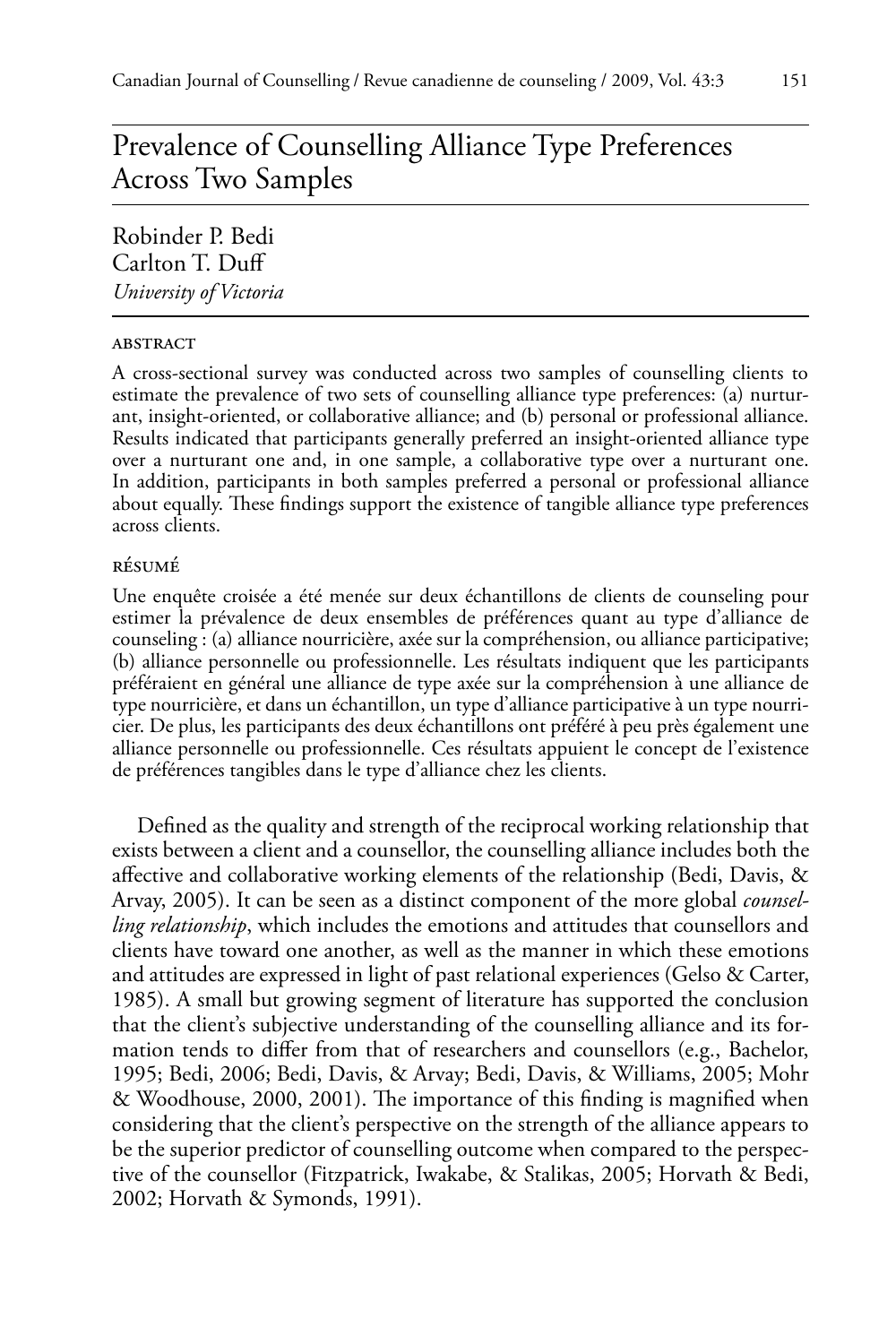While much of the literature on the alliance has focused on (or been established from) the perspective of counsellors, researchers, and theorists, a small subset has begun to focus on the perspective of the client (e.g., Bachelor, 1995; Bachelor & Salamé, 2000; Bedi, 2006; Bedi, Davis, & Arvay, 2005; Bedi, Davis, & Williams, 2005; Fitzpatrick, Janzen, Chamodraka, & Park, 2006; Henkelman & Paulson, 2006; Mohr & Woodhouse, 2000, 2001). From this small segment of literature that exists on clients' subjective perspectives on the counselling alliance, two sets of client-determined alliance preference typologies have emerged.

First, using a phenomenological content analysis of 66 descriptive accounts provided by 34 clients over three phases of counselling (pre-counselling, early counselling, and late counselling), Bachelor (1995) found that, overall, 46% of the accounts could be categorized as referring to a nurturant alliance, 39% an insight-oriented alliance, and 15% a collaborative alliance, while early in counselling (defined as sessions one to five), 47% preferred a nurturant alliance, 32% an insight-oriented alliance, and 21% a collaborative alliance.

In Bachelor's study (1995), a nurturant alliance largely emphasized the counsellor's facilitative personal characteristics (e.g., empathic understanding, authenticity, respectfulness, patience, friendliness) and was most characterized by trust in the counsellor, feeling at ease and comfortable, not rushing the client, and gently explaining the nature of interventions. An insight-oriented alliance emphasized the increased self-awareness and improved self-understanding that resulted from the clarification of client understandings and was most characterized by uninhibited self-expression and client disclosure of highly intimate information. A collaborative alliance emphasized the client's realization of his/ her active involvement in the counselling work and was most characterized by the client consciously assuming shared responsibility for the process and by active client participation in the selection and evaluation of goals, strategies, and solutions. Despite Bachelor's call for replication in order to generalize the results of her study beyond the limited sample of predominantly female francophone clients who received services from counsellor-trainees, over a decade has passed without formally published attempts to reproduce these initial prevalence estimates.

Second, using a Q-technique factor analysis performed on the Q-sort data of 47 participants who were asked to sort 92 items largely derived from the raw results of Bachelor (1995), Mohr and Woodhouse (2000, 2001) found that 74% of the variability in clients' visions of psychotherapy could be attributed to two factors: a personal alliance (41%) and a professional alliance (33%). Both types of alliance factors were found to be highly correlated (*r* = .71). The personal alliance factor resembled a close friendship and was most characterized by a very intimate climate, a feeling of shared emotional connection, and a warm and friendly mental health practitioner who self-discloses. The professional alliance factor was most characterized by an objective climate, an impartial and challenging mental health practitioner, and a collaborative working relationship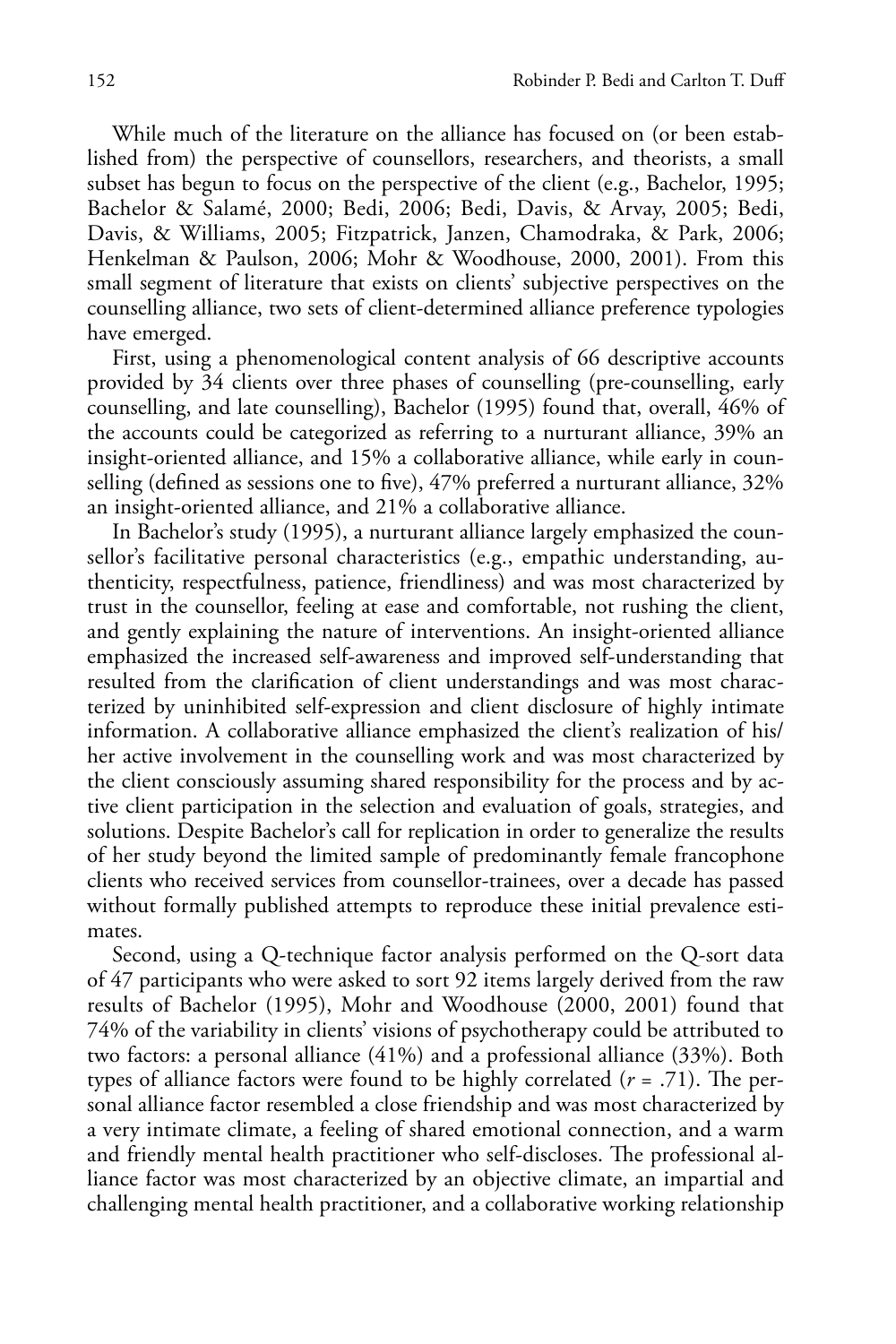in which goals and activities were determined jointly rather than determined by either the client or the mental health practitioner alone. In such a professional relationship, the mental health practitioner provided ample psychoeducation and information. Certain elements were notably present in both the personal and the professional factors. These common characteristics included a trusting and comfortable climate and a respectful and non-judgemental mental health practitioner.

These two sets of client-determined counselling alliance preference typologies have been largely ignored in subsequent research (Bedi, 2006). Given the importance of the client's perspective and the lack of research on it (cf. comments of Bedi, Davis, & Williams, 2005), further attention should be devoted to client subjective experiences and preferences related to the alliance. This study investigated the prevalence of these alliance type preferences (i.e., nurturant vs. collaborative vs. insight-oriented; personal vs. professional) across two independent samples of clients in an attempt to replicate the initial prevalence estimates of Bachelor (1995) and provide initial prevalence estimates for the types suggested by Mohr and Woodhouse (2000, 2001).

Study 1 in this article attempted to replicate Bachelor's (1995) prevalence estimates and assess the differential importance afforded to each alliance type, while Study 2 employed another independent sample from a different location for an additional replication attempt. Neither was intended to be a replication attempt of Bachelor's full study, but rather only of her prevalence estimates by using self-report surveys, which are a more direct method of assessing preference than phenomenological content analysis. Considering that sampling variability is the rule rather than the exception (e.g., using a different sample will almost always lead to different statistical results), research replication is vastly underused and may be a better alternative than hypothesis/significance testing (Cohen, 1994; Thompson, 1999).

Replication is a means for determining whether a research finding is stable, not due to chance, and generalizable. The inferential statistical findings in any single research study, such as a very low *p*-value, do not directly speak to the likelihood that findings will be replicated. Inferential statistical results only refer to the likelihood of obtaining those particular statistical findings using that particular sample and conditions on the assumption that the null hypothesis is true (i.e., not to the probability that the null hypothesis is actually true or false). Consequently, more confidence in research findings and greater justification for changing one's counselling practice will be obtained if a replication demonstrates that the original findings were not likely due to random sampling error and that the results can be reproduced in other settings with new participants. In other words, replication of a research study using the same or similar methods and different participants not only provides greater assurance as to the validity and reliability of the original findings, but helps determine the generalizability of the findings to other individuals, settings, or circumstances (Cohen, 1994).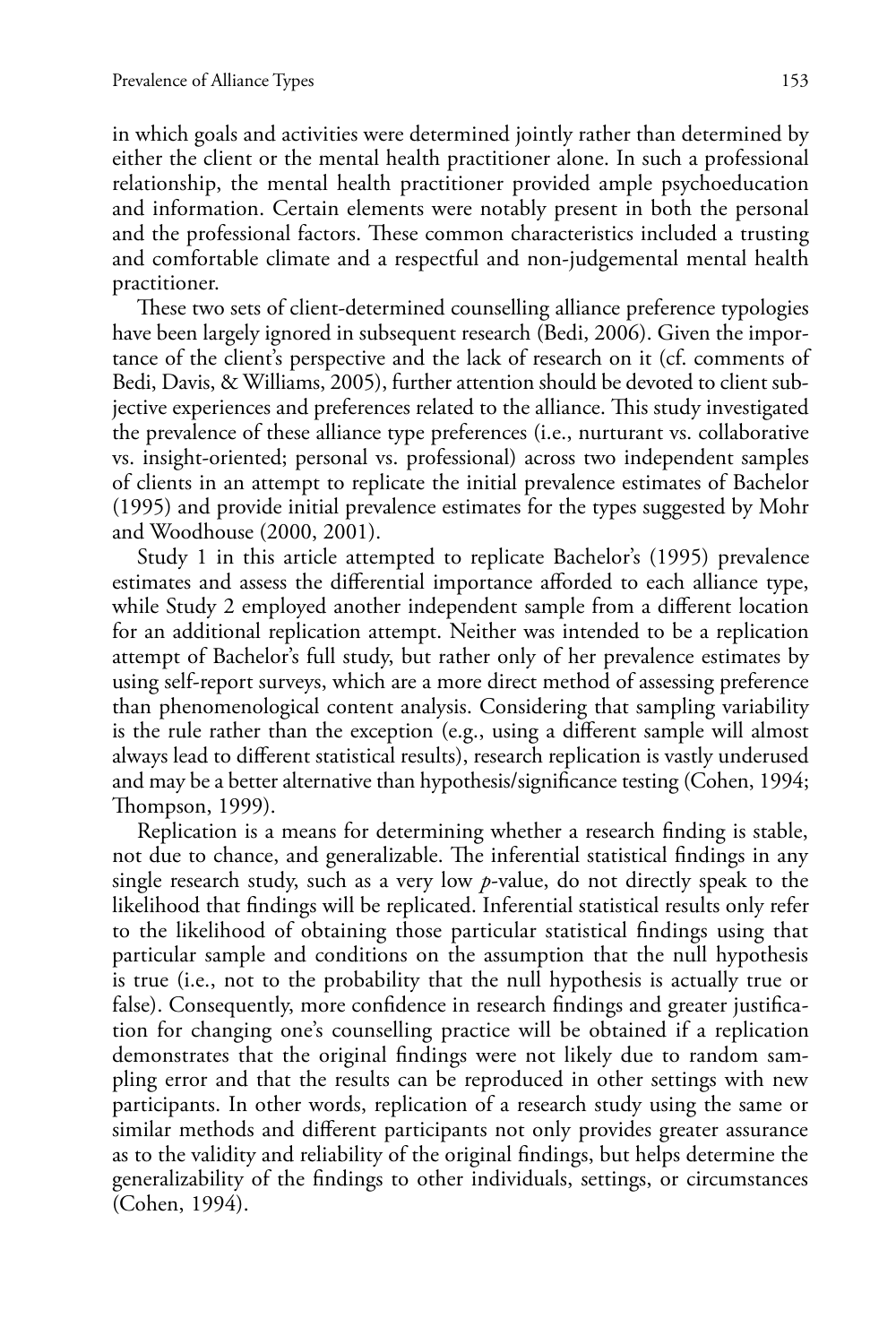#### **METHOD**

# *Study 1*

*Participants.* A sample of 40 participants who either were currently participating in individual counselling or had stopped counselling within the last year were recruited from the Vancouver, BC, Canada area (metropolitan area of over 2 million individuals) using leaflets posted at postsecondary institutions, counsellor/ psychologist offices, social service/community agencies, and mental health clinics. Participants received \$20 to complete a questionnaire for the current study and a research interview for a different study (Bedi, Davis, & Williams, 2005). To be included, participants must have considered themselves to have experienced a strong alliance (defined as a rating  $\geq 5$  out of 10) and had at least three sessions completed at the time of study participation.

Approximately 78% of the sample was female. In terms of ethnicity, 70% identified themselves as European, 15% as Asian, and 15% as various other ethnic groups. About 33% had completed at least a bachelor's degree. The mean age of participants was 34 (*SD* = 13.3), and they had completed a median of 15.5 sessions with their current or last counsellor. About 80% of the sample were still actively engaging in counselling services, and 70% had attended their most recent session within the last 30 days.

Approximately 38% of the participants last received counselling at a university centre or clinic, 30% at an independent office, and about 23% at a community agency. The most common presenting concerns identified by clients included anxiety/stress, relationship issues, depression, anger management, posttraumatic stress, substance abuse, food-related issues, and educational issues. About 31% of the participants were unsure about their last counsellor's educational credentials, 36% believed it was a master's degree, 15% a Ph.D., 8% an M.D., 7% a bachelor's degree, and 3% a diploma/certificate. For additional details about this sample, please see Bedi, Davis, and Williams (2005).

*Procedures.* Participants completed a questionnaire about demographic information and about their "ideal working relationship" with a counsellor. In particular, participants were asked to identify their preferred alliance type, based upon the two empirically derived classification systems described earlier. The first classification system categorized alliance type as nurturant, insight-oriented, or collaborative (cf. Bachelor, 1995), and the second system categorized alliance type as either personal or professional (cf. Mohr & Woodhouse, 2000, 2001). Definitions for the alliance types were obtained by summarizing, in paragraph format, the variables most related to a particular alliance type based on either occurrence percentages (Bachelor) or factor loadings (Mohr & Woodhouse, 2000, 2001). A description of each alliance type is presented in the Appendix.

Although these systems were initially developed as categorical typologies, each type can also be conceptualized as a dimension present in all counselling alliances. As such, participants were also asked to rate the importance of each element in their ideal "working relationship" for both sets of alliance typologies on a scale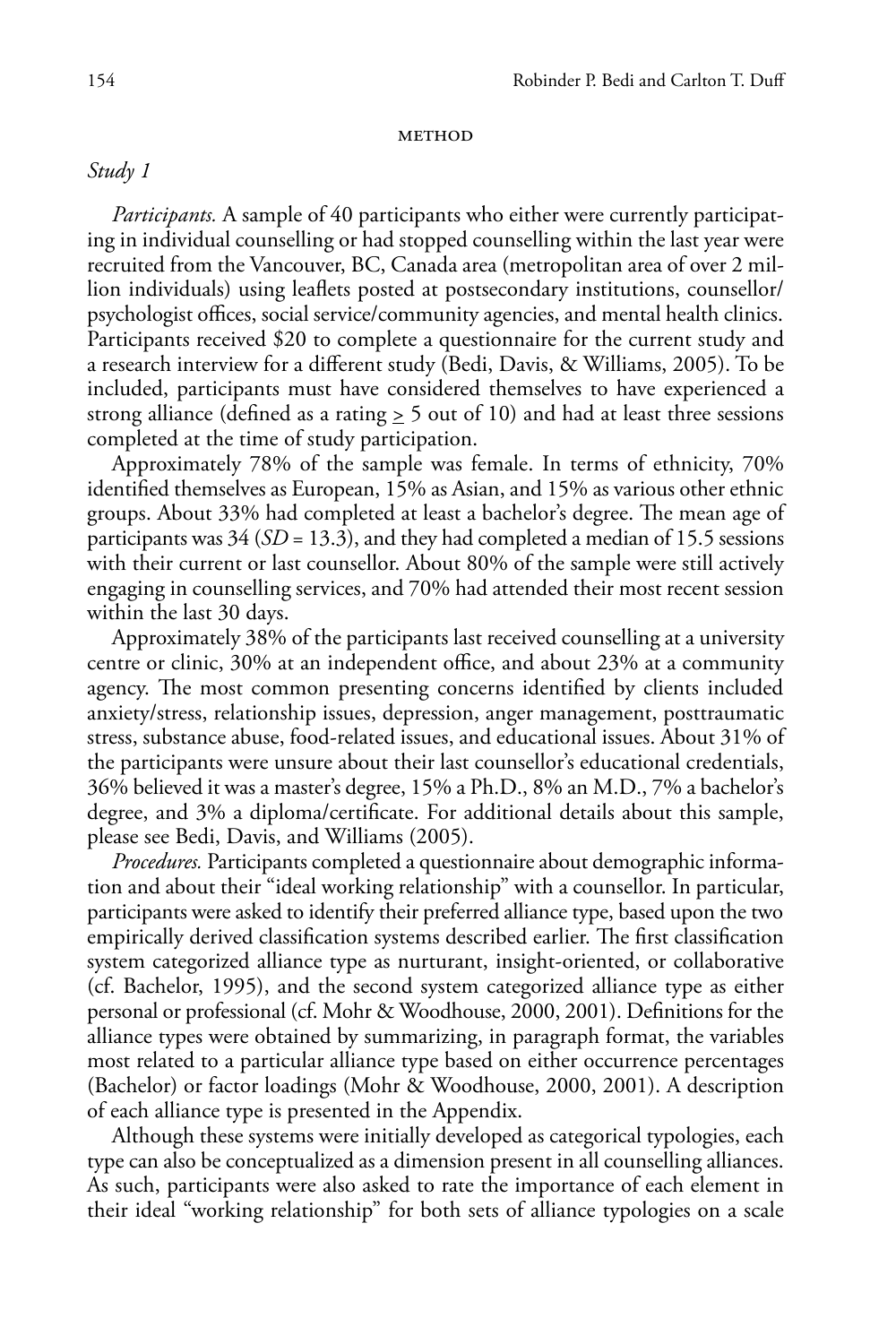from 0 (indicating not important) to 10 (extremely important) in order to provide a dimensional profile of their ideal alliance type. Finally, participants were asked which of the two classification schemes (nurturant vs. insight-oriented vs. collaborative; personal vs. professional) was a better way of categorizing preference for a counselling alliance.

## *Study 2*

*Participants.* Study 2 recruited 42 participants from the Victoria, BC, Canada area (population of approximately 325,000 individuals) who either were currently participating in individual counselling or had stopped counselling services within the last 90 days. Participants were recruited using leaflets posted at postsecondary institutions, counsellor/psychologist offices, social service/community agencies, and mental health clinics. To be included, participants must have received counselling from at least two mental health professionals in their lifetime. Unlike Study 1, there was no stipulation that participants must have experienced a strong counselling alliance or have had completed at least three sessions at the time of participation.<sup>1</sup>

Approximately 86% of the sample was female. In terms of ethnicity, about 81% identified themselves as European, 10% as Asian, 7% as bi/multi-racial, and 2% as other. Approximately 38% of the sample had completed at least a bachelor's degree. The mean age of participants was 29.4 (*SD* = 10.9), and they had completed a median of 11 sessions with their current or last counsellor. Most of the sample (43%) last received counselling at an independent office, 36% at a university clinic, and 12% at a community agency. The most common presenting concerns identified by clients included anxiety, self-esteem, depression, relationship issues, substance abuse, vocational issues, eating-related issues, and posttraumatic stress. About 38% of the participants were unsure about their last counsellor's educational credentials, 21% believed it was a master's degree, 21% a Ph.D., 10% an M.D., 5% a bachelor's degree, and 5% a diploma/certificate. A comparison summary of Study 1 and 2 sample demographics is presented in Table 1.

*Procedures.* Procedures for Study 2 were identical to those for Study 1 with the exception that participants in Study 2 received a \$10 stipend for completion of the questionnaire, and participants in Study 1 received \$20. A slightly different set of descriptions for the alliance types was also developed through feedback from participants in Study 1, additional pilot testing, re-review of the research findings of the corresponding two studies, and critical evaluation and auditing by research assistants. These descriptions are also presented in the Appendix.

#### **RESULTS**

## *Study 1*

In speaking to Bachelor's (1995) typology, about 54% of the sample stated a preference for a collaborative alliance, 38% an insight-oriented alliance, and 8% a nurturant alliance. In speaking to Mohr and Woodhouse's (2000, 2001) typology,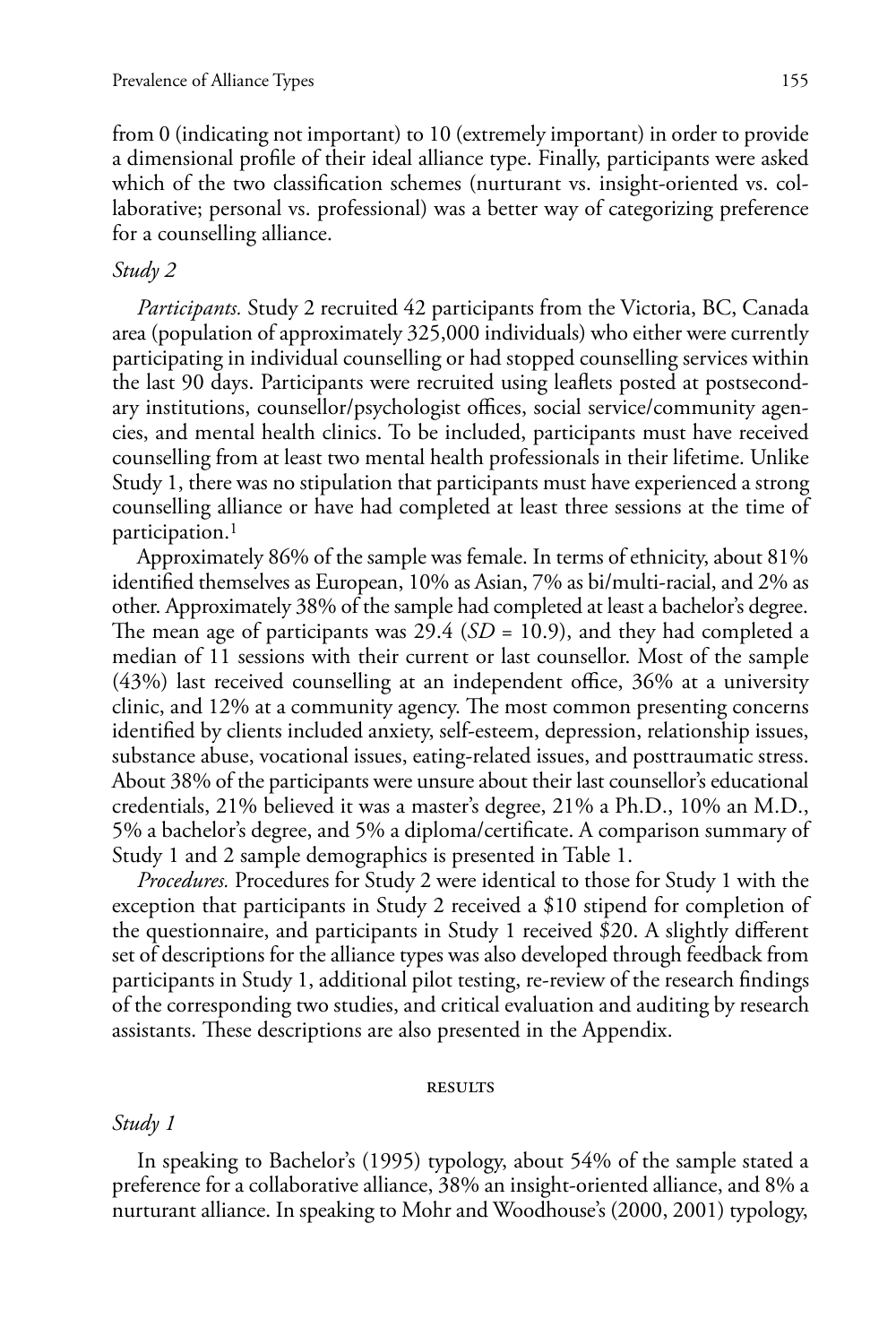56% stated a preference for a personal alliance and 44% for a professional alliance. Using chi-square analyses, all five percentages were significantly different from 0 at the  $\alpha$  = .05 level. In addition, 46% of the sample believed that Bachelor's system was the better way of categorizing alliance types, 49% believed both systems were equally useful, and only 5% believed Mohr and Woodhouse's (2000, 2001) system was superior. The rated importance of each element in an ideal counselling alliance is summarized in Table 2. The only statistically significant difference found at  $\alpha$  = .05 was that "collaborative" was rated as more important than "nurturant." Using a more liberal  $\alpha$  = 0.1 cut-off (which may be considered acceptable on the grounds that this research is preliminary), "insight-oriented" was also rated as more important than "nurturant."

Table 1

Study 1 Study 2 Variable *M* % *M* % Age (years) 34.0 29.4 Gender<br>Female Female 86 Male  $22$   $14$ Ethnicity European 81 Asian  $15$  10 Non-Asian/European 15 2 Bi/multiracial  $\qquad \qquad -$  7 University education 28 28 Sessions with recent counsellor 15.5 11 Location of counselling University centre/clinic 38 36 Independent office 30 43 Community agency 23 22 12 Other 9 9 Counsellor education Master's degree or higher 59 52 Below master's degree 10 10 Unsure  $31$   $38$ 

*Comparison of Study 1 and Study 2 Sample Demographics and Other Descriptive Information*

Table 2

*Rated Importance of Alliance Type in an Ideal Counselling Alliance, Study 1*

|                  | . . | . . |     |     |
|------------------|-----|-----|-----|-----|
| Type             | М   | SD  | Min | Max |
| Nurturant        | 7.5 | 2.0 |     | 10  |
| Insight-oriented | 8.1 | 1.6 |     | 10  |
| Collaborative    | 8.1 | 1.5 |     | 10  |
| Personal         | 7.4 | 2.2 |     | 10  |
| Professional     | 7.5 | 2.3 |     | 10  |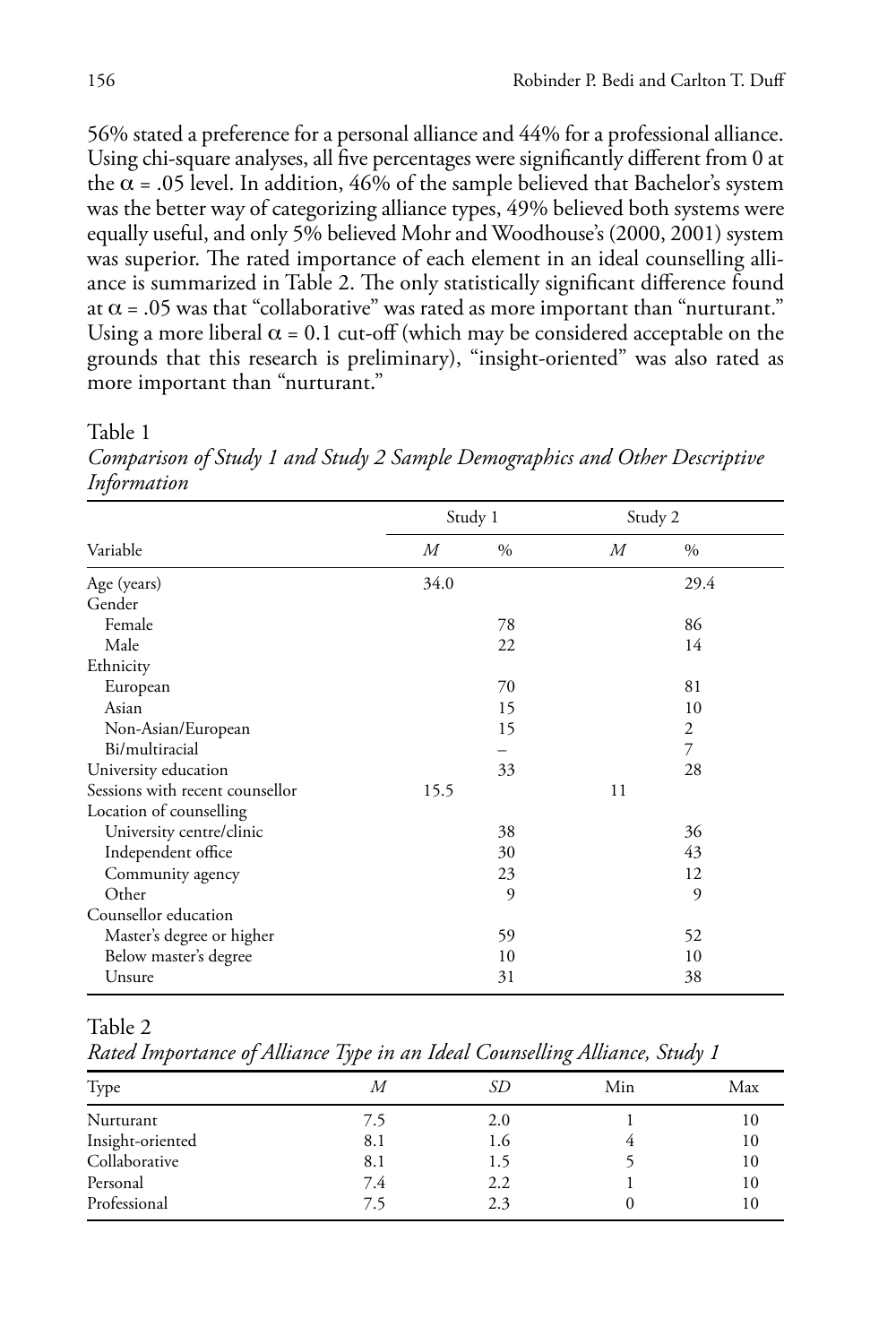## *Study 2*

In speaking to Bachelor's (1995) typology, about 52% of the sample stated a preference for an insight-oriented alliance, 26% a collaborative alliance, and 22% a nurturant alliance. In speaking to Mohr and Woodhouse's (2000, 2001) typology, 55% stated a preference for a personal alliance and 45% for a professional alliance. Using chi-square analyses, all five percentages above were significantly different from 0 at the  $\alpha$  = .05 level. In addition, 48% of the sample believed that Bachelor's system was the better way of categorizing alliance types, 43% believed both systems were equally useful, and only 9% believed Mohr and Woodhouse's system was superior. The importance of each element in an ideal counselling alliance is presented in Table 3. It was also found that "insight-oriented" was rated as more important than either "nurturant" or "collaborative" ( $\alpha$  = .05).

| ້                | - 1 | $\cdot$ |     |     |
|------------------|-----|---------|-----|-----|
| Type             | М   | SD      | Min | Max |
| Nurturant        | 7.2 | 2.3     |     |     |
| Insight-oriented | 8.1 | 1.8     |     |     |
| Collaborative    | 6.9 | 2.2     |     | 10  |
| Personal         | 7.2 | 2.1     |     | 10  |
| Professional     | 7.1 | 2.0     |     |     |

Table 3 *Rated Importance of Alliance Type in an Ideal Counselling Alliance, Study 2*

Independent sample *t* tests were also conducted to detect any significant differences between the specific alliance type rating given by participants from studies 1 and 2. These analyses revealed that ratings did not differ statistically significantly between studies except for the collaborative type, which was rated significantly higher in Study 1 at *t*(80) = 2.87, *p* = .005.

#### discussion

The results describe the current beliefs of west coast Canadian clients in preferring different alliance types and builds upon prior research that has identified differential alliance type preferences across clients. Despite the fact that extant alliance theories are often applied uniformly across clients, it seems that clients cannot be considered a homogeneous group with respect to alliance type preferences. While participants' ratings of the importance of alliance types were quite similar across samples, participants from studies 1 and 2 did differ in a statistically significant way in their ratings of a collaborative alliance type, which was rated higher in the first study than in the second.

It is possible that certain variables characteristic of each sample may have played some role in this difference. For example, in order to be selected for participation in Study 1, clients must have experienced a strong counselling alliance with their last counsellor, while participants in Study 2 were not restricted from participat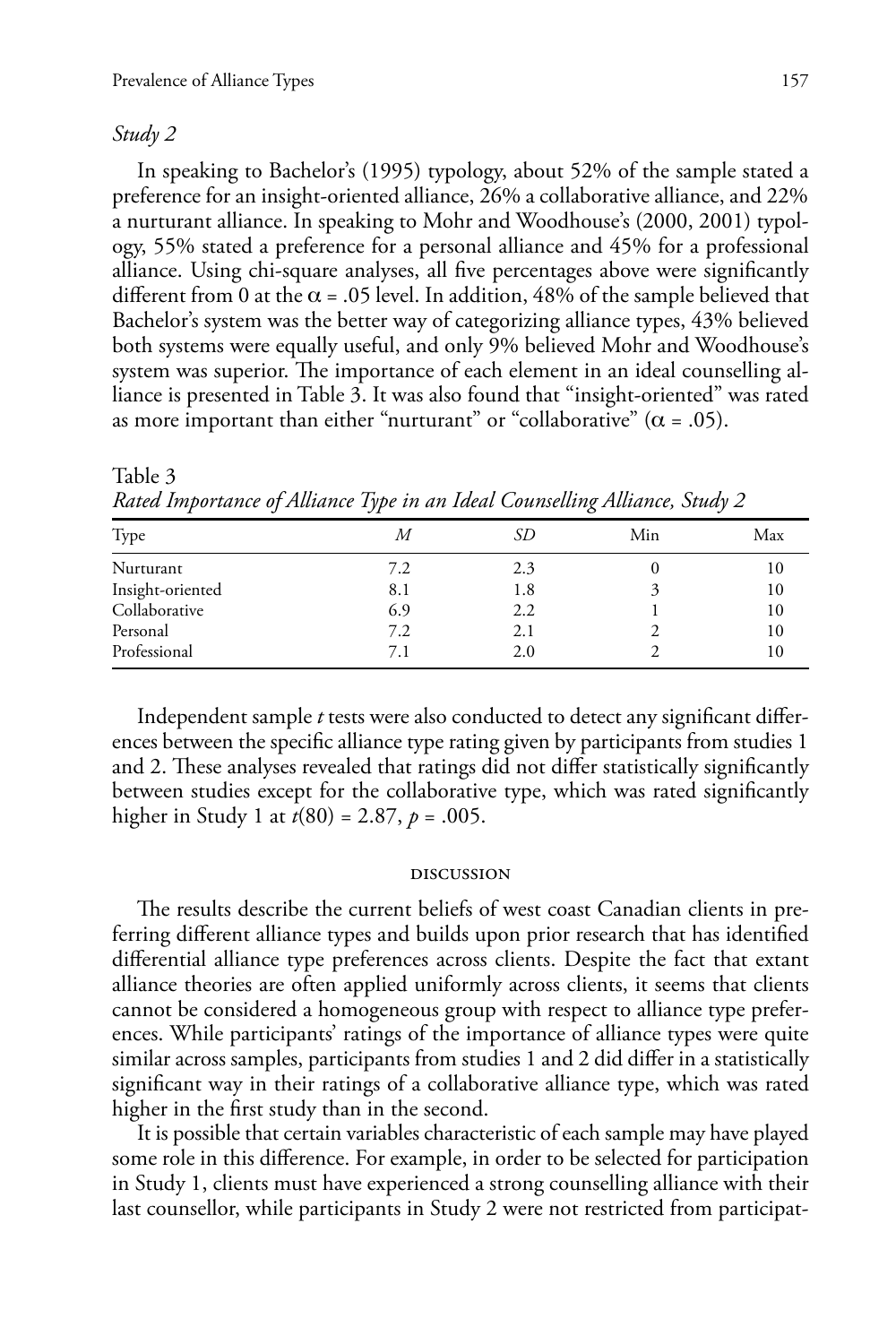ing based on this criterion. Moreover, the median number of sessions attended by participants in Study 1 was 5 sessions (or 50%) more than those attended by participants in Study 2. Thus, that participants in Study 2 rated a collaborative type significantly lower than did participants in Study 1 may be reflective of a shorter duration of counselling and the potential for participants from Study 2 to have experienced a weaker alliance than did participants in Study 1. In other words, clients who may have experienced a weaker alliance with their counsellor or who are earlier in the counselling process may regard collaborative elements of the alliance as less important. In this way, it is possible that collaborative elements may be among other elements that differentiate the perception of a strong alliance from a weaker one. It is also conceivable that collaborative elements may be less present in early alliance formation rather than later.

Further research may shed more light on the relative importance that clients place on collaborative elements at different stages of (and levels of experience with) counselling. To this end, counsellor educators may eventually be able to train counsellors to identify when and under what circumstances these collaborative elements should be strongly emphasized.

Two key findings that were replicated across both studies were that a nurturant alliance was preferred by the fewest percentage of participants and that an insightoriented alliance was found to be rated significantly higher than other alliance types. This latter finding indicates that more clients preferred a counselling alliance that is based on increased self-awareness, improved self-understanding, and highly intimate client self-disclosure rather than one mostly based on counsellor characteristics such as empathic understanding, authenticity, and respectfulness. The former finding is in contrast to prevalence estimates reported by Bachelor (1995), who found that participants identified a nurturant alliance type most frequently. This difference may be due to several factors.

First, Bachelor used phenomenological content analyses of participants' accounts of both their *expected* (prior to starting counselling; many for the first time) and *experienced* counselling alliance, whereas the present study asked clients to directly identify and rate the relative importance of only their experienced alliance. Therefore, collaboration may be somehow more related to what many clients expect prior to counselling but this preference changes after some counselling experience.

Second, Bachelor's (1995) study was conducted in French, and participants were recruited from a primarily French-speaking community in eastern Canada. Conversely, the participants from the present studies were recruited from primarily English-speaking communities in western Canada. The differential results reported in our two studies (as compared to Bachelor's) may consequently be reflective of cultural and geographical differences between the samples. For this reason, the results of the present study should be generalized with caution beyond west coast urban Canadian communities, as cultural and other demographic variables may play important roles in clients' alliance type preference.

Third, most of the counselling services received by participants in studies 1 and 2 were provided by counsellors with at least a master's degree, which stands in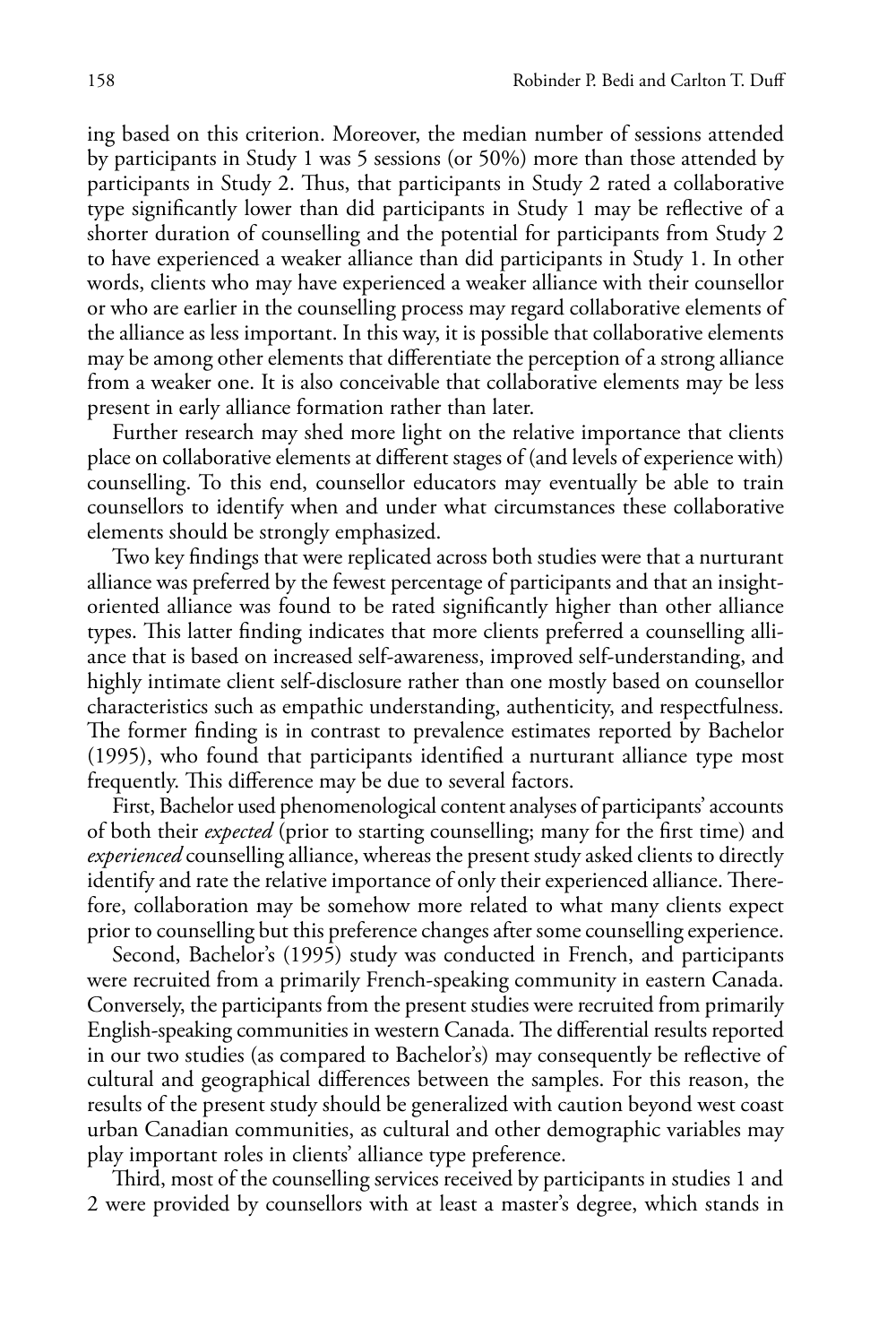stark contrast to the pre-master's degree counsellor trainees who were providing services to participants in Bachelor's (1995) study. Given that a nurturant alliance was preferred most by participants in Bachelor's study, it is plausible that clients may expect more of an insight-oriented focus when working with experienced counsellors (as was found by the present two studies) than when receiving services from a counsellor trainee or inexperienced counsellor.

In addition, the present two studies solicited clients' overall preferences for an alliance type, whereas Bachelor's (1995) study indicated that some clients preferred different types of alliances at different phases of counselling. Indeed, alliance type preferences may vary between (or be influenced by) the particular stage or phase of counselling (i.e., early, middle, or late). This possibility was not accounted for by the present study, which instead measured overall preferences for the entire counselling process. Consequently, future research can better establish the stability of these alliance type preferences across phases of counselling, and counsellors should be cognizant that clients may prefer a different type of alliance at different points in counselling.

The results from both current studies fit well with the results obtained by Mohr and Woodhouse (2000, 2001). In the present two studies, roughly half the clients expressed a preference for a personal alliance while Mohr and Woodhouse found that about half the variability in clients' perception of the alliance could be attributed to this factor. Moreover, clients rated both of these types as equally important to their ideal counselling alliance. This seems to suggest that many clients' ideal counselling alliance consists of elements from both professional and personal alliance types. Additional research may be able to determine whether a professional alliance, a personal alliance, or one that systematically combines features of both contributes more to the development and subsequent strength of the alliance.

Another important finding of both present studies is that clients preferred either Bachelor's (1995) typology or both Bachelor's and Mohr and Woodhouse's (2000, 2001) typologies as a way to conceptualize the alliance. This supports the notion that clients may experience the alliance as multidimensional. That is, clients could prefer to describe their experience of the alliance as falling within one of six dual-category descriptions of ideal alliance types (personal/nurturant, personal/ insight-oriented, personal/collaborative, professional/nurturant, professional/ insight-oriented, professional/collaborative).

For example, clients may experience the alliance as both professional and nurturant, or as personal and insight-oriented, rather than as either only personal or only professional. Indeed, mean ratings of the importance of each alliance type ranged between 6.9 and 8.1, indicating that participants rated each alliance type overall as "very important." Further research that investigates the potentially multidimensional nature of clients' perspective on the alliance may shed more light on the possibility that some combination of these two classification systems may be superior to either one alone.

The present study is not intended to identify causal factors in the creation of a manifested alliance type, but to survey client beliefs and quantify the fre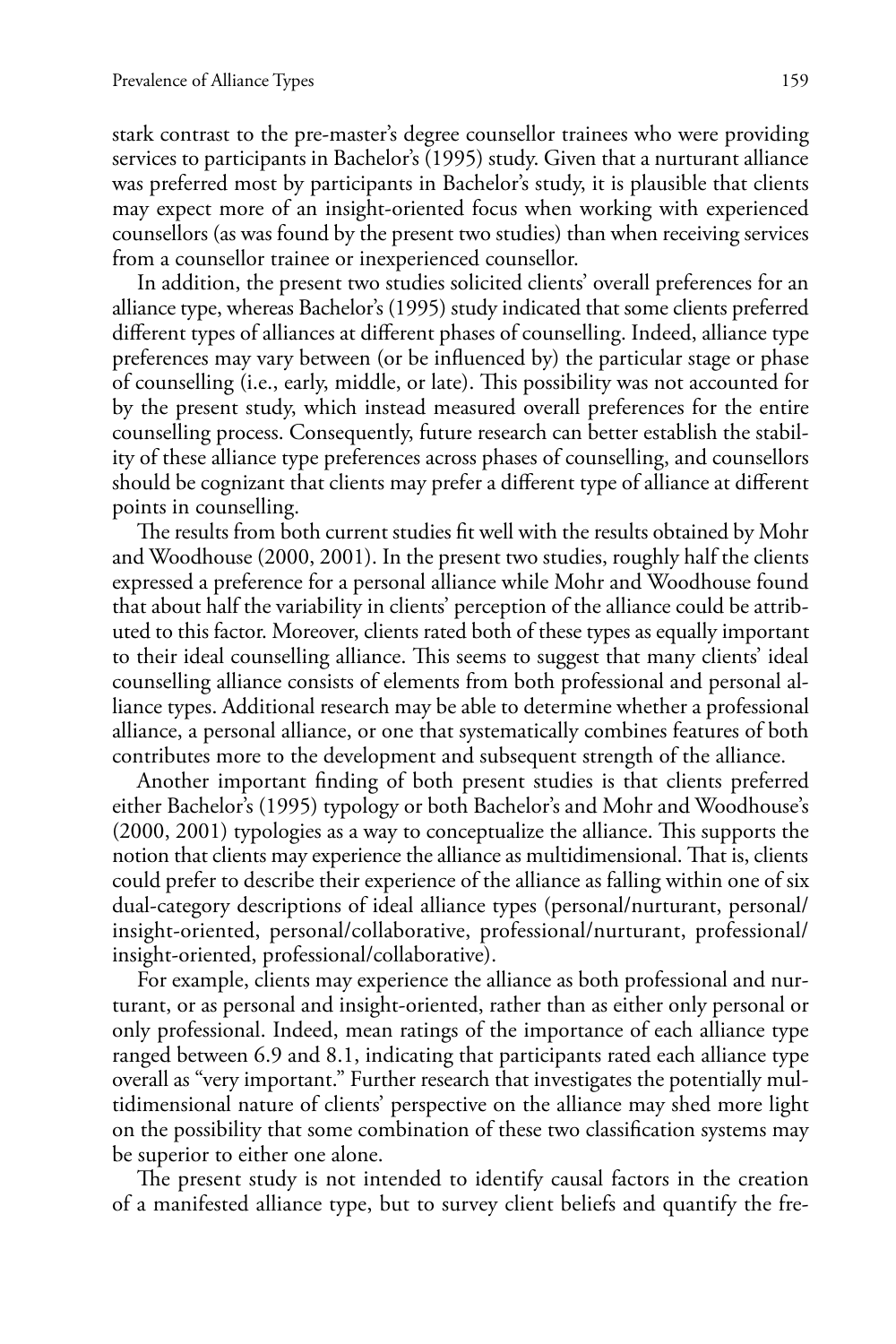quency of these preferences. Although this study indicates that clients clearly express preferences for different alliance types, there is no methodologically sound rationale on the basis of these self-report survey study results alone to convincingly conclude that actually meeting these preferences will result in measurably better alliance outcomes. Although this conclusion seems intuitive, it should be treated as an empirical question in the face of the multitude of social-cognitive and perceptual-cognitive biases typical of human experience (Forgas, 1998; Nisbett & Wilson, 1977; Shrauger & Osberg, 1981; Smith & Miller, 1978).

Nonetheless, prior research has suggested that routinely asking clients for their feedback on the quality of the alliance during counselling may result in improved alliances and outcomes (Miller, Duncan, Sorrell, & Brown, 2005). Indeed, these findings may resonate with the clinical experience of many counsellors, who may also consider asking clients directly about their alliance type preference while in session as a means to potentially improve alliance development.

It has also been argued that since the therapeutic alliance is dyadic in nature, it should be studied using methods that elicit the perspectives of both client and counsellor simultaneously rather than a single perspective alone (Grafanaki & McLeod, 2002; Kivlighan, 2007). While we agree that the alliance is co-constructed and should be studied as such, we also believe that the elucidation of the client's independent perspective is an important yet mostly neglected aspect of alliance scholarship. Moreover, we believe that balancing the extant literature by studying the client's perspective is an important antecedent to the study of the interaction of client and counsellor perspectives in alliance formation. Future research may seek to improve our understanding of the interactional nature of the alliance by using dyadic research methodologies that account for the unique perspectives of both client and counsellor.

#### *Limitations*

Future research should also attempt to determine if clients who prefer certain alliance types respond better to (or prefer) different factors in the formation of their respective counselling alliances. Unpublished data presented in Bedi (2004) indicated that the correlation between alliance type preferences ranged from *r* = .91 to *r* = .99 across 11 categories<sup>2</sup> of client-identified alliance formation factors. This seems to indicate that clients' stated preferences for an alliance type only minimally differentiated across what factors they attributed to the formation of their alliance (i.e., the different alliance types share over 80% of their variability). Therefore, a common core of factors may be responsible for the majority of alliance formation, from the clients' perspective, despite their preference for different alliance types. Nevertheless, closer inspection of Bedi (2004) did reveal that there were a few specific factors that were more or less favoured by those who preferred a particular alliance type.

While the external validity of the present results is bolstered by the use of two distinct samples, the global generalizability of the findings is limited due to the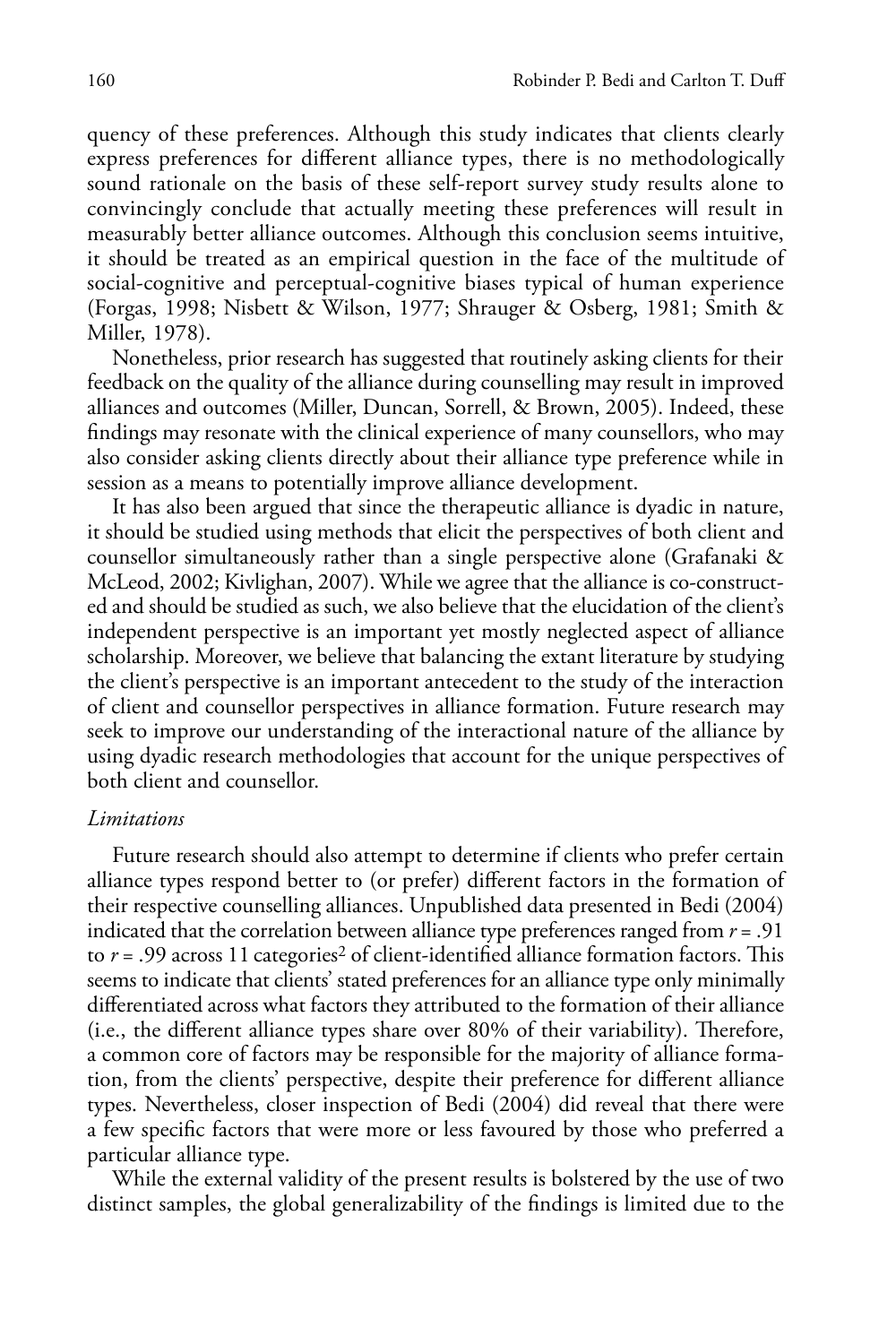characteristics of the samples employed. Both samples consisted primarily of European females with a mean age ranging from 29 to 34. While counselling experience may confirm that this demographic cohort is representative of a large proportion of those who receive counselling services, other populations (particularly men, older clients, youth, and ethnic/cultural minorities) are not adequately represented in either sample. Therefore, the results should be applied to these underrepresented populations with caution. As with much counselling research, there may also be other characteristics that are unique to those who chose to participate in this study, but which were not identified in the data, that may further limit generalizability. For example, those who elected to participate may have been especially interested in participating in counselling research, and may differ from those who were not interested in providing their perspective and expertise. In addition, some local agencies and counsellors in private practice who were asked to distribute leaflets or otherwise advertise for the present studies declined to do so. Some of these agencies or practitioners may serve a specific demographic of clients who were not otherwise represented by either of the two samples (such as clients with physical disabilities).

Further research is also needed to model the causal links between manifest alliance type preference and subsequent alliance strength. For example, do those who prefer a collaborative alliance tend to develop stronger alliances than those who prefer an insight-oriented alliance? Are certain kinds of clients more likely than others to endorse a particular alliance type? Answers to these questions may help researchers and practitioners identify deficits in counselling theory and practice that lead to impairments in alliance formation and thereby provide counsellor educators and counsellors with an empirically based method of developing and improving the strength of the alliance.

Nevertheless, it is hoped that counsellors will now be more aware of the different alliance types that clients may prefer and be cognizant that different counsellor behaviours and counselling processes may be most facilitative of developing an alliance with clients who strongly prefer one or more of the alliance types. Because the current state of research is not yet adequate to provide specific empirically supported practice guidelines for alliance type identification and adaptation, counsellors will have to consider the current results tentative and rely on their counselling wisdom and experience until such time that counselling research can provide more detailed guidance.

#### *Acknowledgements*

Portions of this article were presented at the 115th annual convention of the American Psychological Association, San Francisco, California in August 2007. We thank Katie Winters and Natalie Wuitchik for their assistance in the preparation of the aforementioned presentation. We would also like to thank the other members of the Bedi Research Lab—Cara Brand and Myta Langton—for their assistance with this project. Finally, we also wish to extend our thanks to the many participants who generously volunteered their time and expertise.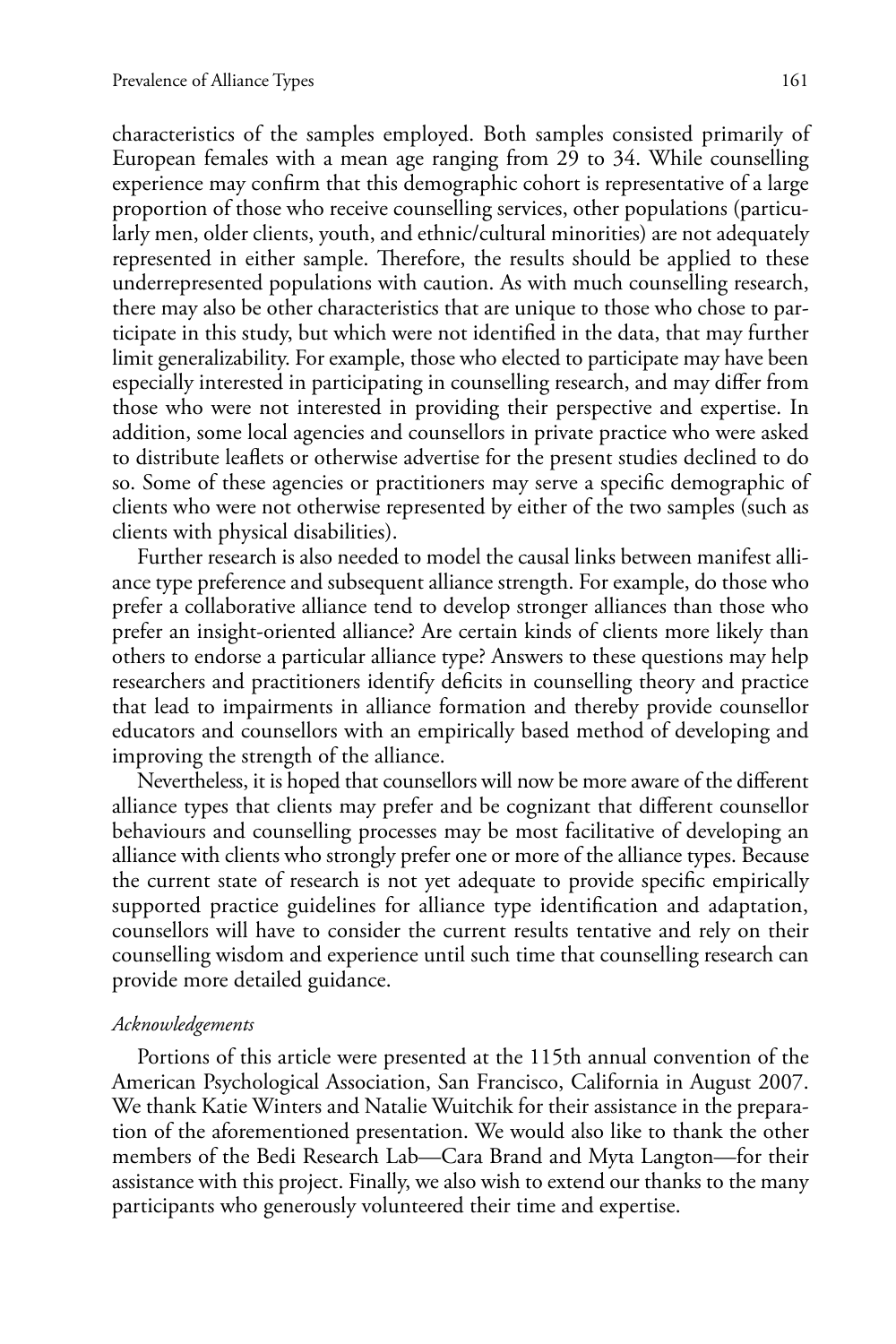#### *Notes*

- 1 There were a few subtle differences between the methods of the two studies (e.g., participants were recruited from an area of over 2 million people vs. about 300,000, participants received \$20 vs. \$10, participants had seen more than one counsellor in lifetime vs. at least one counsellor, slightly different definitions of the alliance types). These differences were a result of the fact that Study 2 was a smaller study attached to a larger research study, and had to abide by the procedures of the superordinate investigation. Consequently, the second study was not an exact literal replication because it introduced additional sources of variation. However, exact literal replications are extremely rare in the social sciences, and the second study is still much more telling than a conceptual replication because of the great overlap between studies 1 and 2. On one hand, divergent results of the two studies could partly be accounted for by these differences. On the other hand, if any results are consistent across the two studies, this gives a stronger indication that the results are generalizable in the face of minor differences.
- 2 Validation, education, referrals, honesty, guidance and challenging, nonverbal gestures, emotional support, session administration, setting, client's personal responsibility, and body language.

#### *References*

- Bachelor, A. (1995). Clients' perception of the therapeutic alliance: A qualitative analysis. *Journal of Counseling Psychology*, *42*, 323–337.
- Bachelor, A., & Salamé, R. (2000). Participants' perceptions of dimensions of the therapeutic alliance over the course of therapy. *Journal of Psychotherapy Practice and Research, 9,* 39–53.
- Bedi, R. P. (2004). *Concept-mapping the client's perspective on counselling alliance formation.* Unpublished doctoral dissertation, University of British Columbia, British Columbia, Canada.
- Bedi, R. P. (2006). Concept mapping the client's perspective on counselling alliance formation. *Journal of Counseling Psychology, 53*, 26–35.
- Bedi, R. P., Davis, M. D., & Arvay, M. J. (2005). The client's perspective on forming a counselling alliance and implications for research on counsellor training. *Canadian Journal of Counselling, 39*, 71–85.
- Bedi, R. P., Davis, M. D., & Williams, M. (2005). Critical incidents in the formation of the therapeutic alliance from the client's perspective. *Psychotherapy: Theory, Research, Practice, Training, 42*, 311–323.
- Cohen, J. (1994). The earth is round (*p* < .05). *American Psychologist, 49*, 997–1003.
- Fitzpatrick, M. R., Janzen, J., Chamodraka, M., & Park, J. (2006). Client critical incidents in the process of early alliance development: A positive emotion-exploration spiral. *Psychotherapy Research, 16,* 486–498.
- Fitzpatrick, M. R., Iwakabe, S., & Stalikas, A. (2005). Perspective divergence in the working alliance. *Psychotherapy Research, 15,* 69–79.
- Forgas, J. P. (1998). On being happy and mistaken: Mood effects on the fundamental attribution error. *Journal of Personality and Social Psychology, 75*, 318–331.
- Gelso, C. J., & Carter, J. A. (1985). The relationship in counseling and psychotherapy: Components, consequences, and theoretical antecedents. *The Counseling Psychologist, 13*, 155–243.
- Grafanaki, S., & McLeod, J. (2002). Experiential congruence: Qualitative analysis of client and counsellor narrative accounts of significant events in time-limited person-centred therapy. *Counselling and Psychotherapy Research, 2*, 20–32.
- Henkelman, J., & Paulson, B. (2006). The client as expert: Researching hindering experiences in counselling. *Counselling Psychology Quarterly, 19*, 139–150.
- Horvath, A. O., & Bedi, R. P. (2002). The alliance*.* In J. C. Norcross (Ed.), *Psychotherapy relationships that work: Therapist contributions and responsiveness to patients* (pp. 37–69). New York: Oxford.
- Horvath, A. O., & Symonds, B. D. (1991). Relation between working alliance and outcome in psychotherapy: A meta-analysis. *Journal of Counseling Psychology, 38*, 139–149.
- Kivlighan, D. M. (2007). Where is the relationship in research on the alliance? Two methods for analyzing dyadic data. *Journal of Counseling Psychology, 54*, 423–433.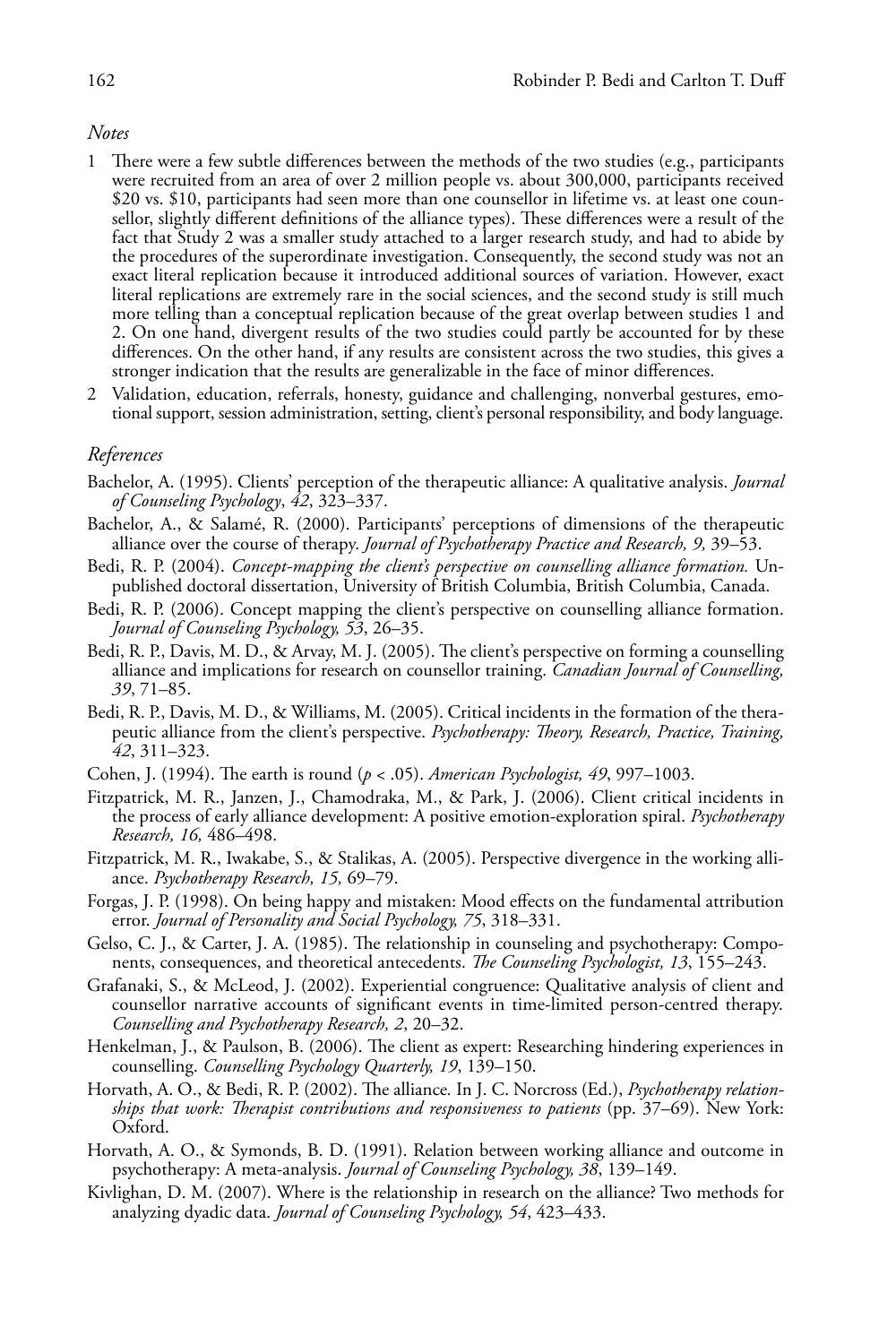- Miller, S. D., Duncan, B. L., Sorrell, R., & Brown, G. S. (2005). The partners for change outcome management system. *Journal of Clinical Psychology: In Session, 61*, 199–208.
- Mohr, J. J., & Woodhouse, S. S. (2000, June). *Clients' visions of helpful and harmful psychotherapy: An approach to measuring individual differences in therapy priorities*. Paper presented at the annual meeting of the Society for Psychotherapy Research, Chicago, Illinois.
- Mohr, J. J., & Woodhouse, S. S. (2001). Looking inside the therapeutic alliance: Assessing clients' visions of helpful and harmful psychotherapy. *Psychotherapy Bulletin, 36*, 15–16.
- Nisbett, R. E., & Wilson, T. D. (1977). Telling more than we know: Verbal reports on mental processes. *Psychological Review, 84,* 231–259.
- Shrauger, J. S., & Osberg, T. M. (1981). The relative accuracy of self-predictions and judgements of others in psychological assessment. *Psychological Bulletin, 90*, 322–351.
- Smith, E. R., & Miller, F. D. (1978). Limits on perceptions of cognitive processes: A reply to Nisbett and Wilson. *Psychological Review, 85*, 355–362.
- Thompson, B. (1999). If statistical significance tests are broken/misused, what practices should supplement or replace them? *Theory and Psychology, 9*, 165–181.

#### appendix

#### alliance preference descriptions

### *Study 1*

*Nurturant*: The counsellor is very friendly, warm, and highly non-judgemental. He or she sits back, is a great listener, and has an extraordinary ability to understand me and my thoughts, emotions, and behaviours very deeply.

*Insight-oriented*: The counsellor spends time giving lots of helpful suggestions and guidance rather than sitting back and listening. He or she is great at keeping me on track and has a remarkable ability to actively assist me in better expressing myself and in gaining a greater self-understanding than I could on my own.

*Collaborative*: The counsellor and I are equal partners and have a very collaborative, two-way relationship with mutual trust and respect. We are both actively involved in determining the details of the service that I receive. This includes, for example, allowing me to have at least equal (or more) influence in determining the goals, tasks, and activities of our work together.

*Professional*: The counselling relationship is more professional than personal. The counsellor keeps an objective distance from me rather than getting very personally involved and affected by my issues. He or she is willing and able to challenge me, confront me, and provide an unbiased perspective when this is needed.

*Personal*: The counselling relationship is like a good friendship. The counsellor is warm, trusting, emotionally connected, and much more personal than professional. He or she is willing to share personal information about his or her own life, and I feel extremely comfortable in exploring difficult issues and allowing difficult feelings to arise in the sessions.

# *Study 2*

*Nurturant:* The counsellor is very friendly, warm, respectful, and patient. He or she does not pressure me or try to rush me but rather listens intently and takes extra effort to ensure that I am comfortable.